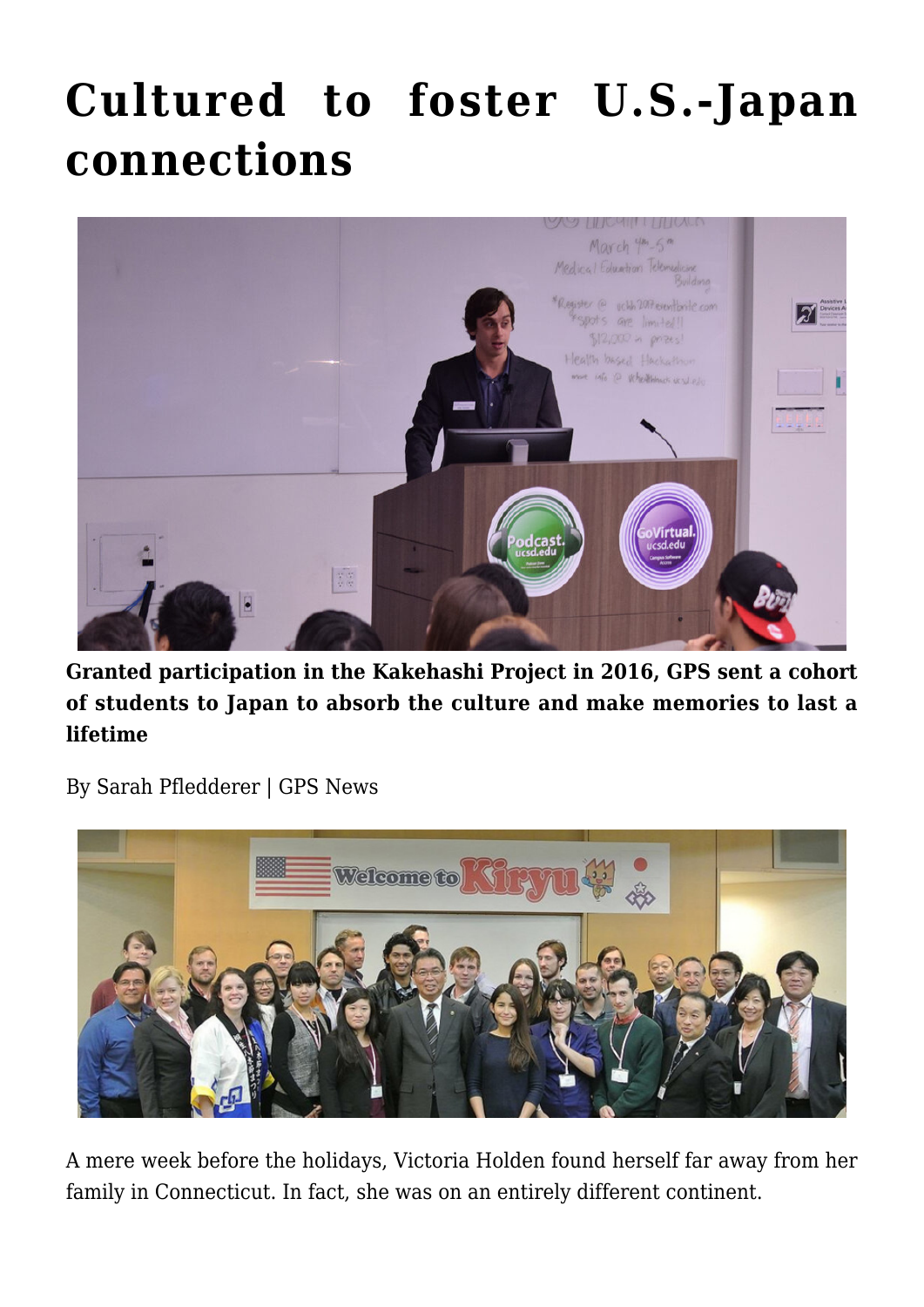But on this particular morning, seated at a heated kotatsu with fellow classmates from the UC San Diego School of Global Policy and Strategy (GPS), she couldn't have felt more at home.

Watching Sunday morning anime and indulging in a smorgasbord of traditional Japanese breakfast cuisine, the conversation at some point turned toward the U.S. national anthem. Lightheartedly, Holden and company broke into singing "The Star Spangled Banner." What happened next was a testament to the bridges they were meant to build during their eight-day stay in Japan. Their host mom sang back to them Japan's national anthem, "Kimigayo."

"It was touching," recounted Holden, a 2018 [MIA](https://gps.ucsd.edu/academics/mia.html) candidate at the School. "This trip was a fresh break from the unease in the U.S. and a reminder of our partnerships abroad. The Kakehashi Project provided connections that would never have been available in a classroom setting."

Fully funded and promoted by Japan's Ministry of Foreign Affairs (MOFA), the [Kakehashi Project](http://www.laurasian.org/kakehashi/) is a student exchange program between Japan and the U.S. Through up-close views of Japan's economy, society, history, politics and foreign policy, the excursion aims to broaden students' perspectives of Japanese culture by planting seeds of deeper mutual understanding between future leaders in U.S.- Japan relations and also sowing new networks between the two countries.

Under the leadership GPS's Japanese Language Lecturer Eiko Ushida and with chaperone assistance from GPS Career Services Director David Robertson, more than 20 students from UC San Diego—17 of which were from GPS—travelled to Japan as part of the project from Dec. 12-20.

## **A governmental welcome**

"This program most certainly made a bridge—not a wall—between our two countries," Ushida said. "It also demonstrated that seeing is believing. Without visiting and seeing a place, without interacting with its people directly, you cannot truly understand the country you are studying."

Amid meetings with government agencies such as MOFA, the Ministry of Agriculture, Forestry and Fisheries and the Ministry of Economy, Trade and Industry in Tokyo, the whirlwind tour comprised travel from Tokyo to Gunma.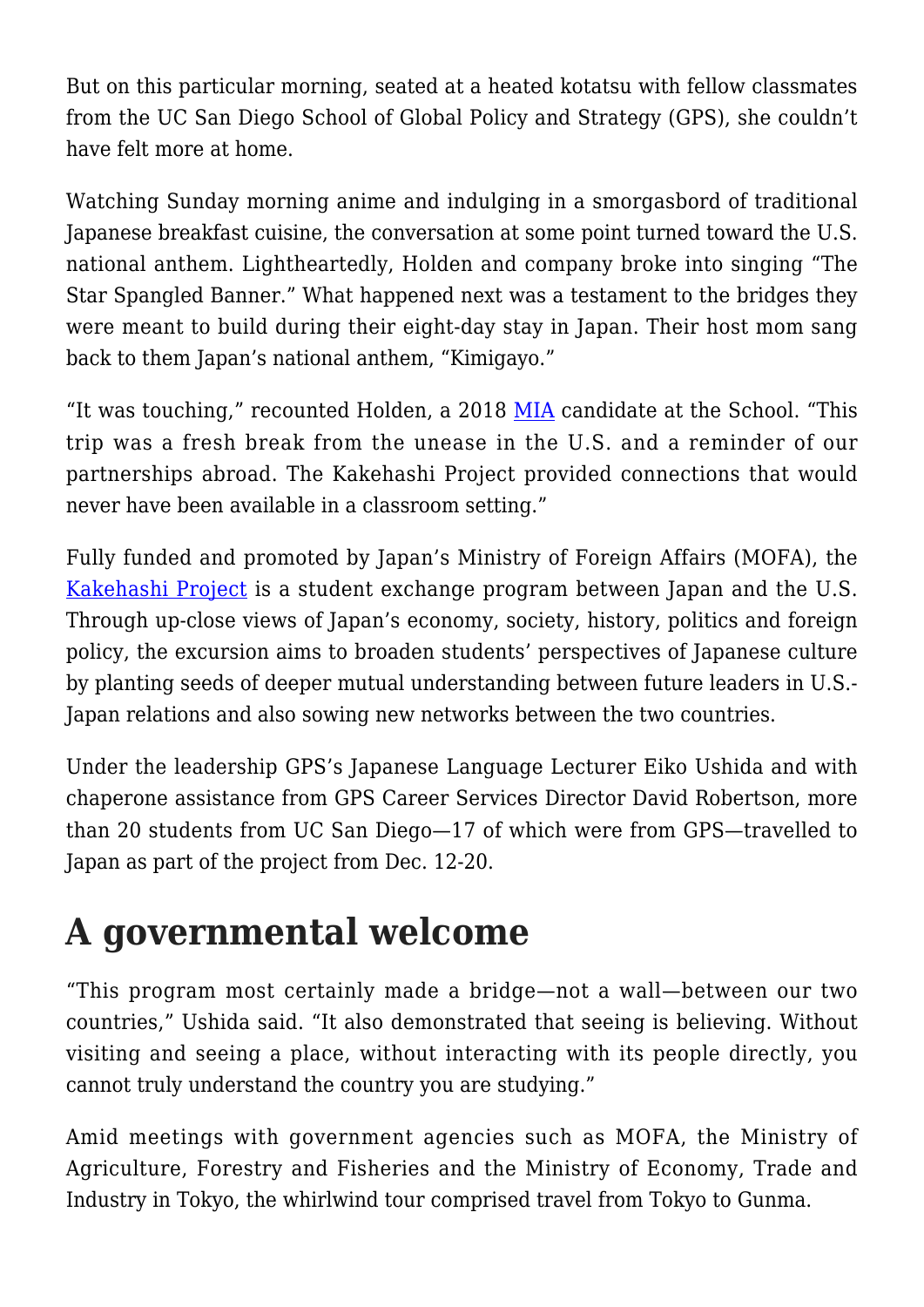In the prefecture, students ventured through the towns of Kiryu and Minakami for a more intimate glimpse at Japan's rural landscapes and livelihoods. This included stops at textile museums and silk mills, as well as tours of Mitsuba Corp. and Tsuchida Industries, plus the one-night homestay.

For Andrew Kincare, 2018 MIA candidate, the meetings with government representatives and agencies proved most enlightening, as they unveiled to him business partnerships between the U.S. and Japan involving cooperation in science and technology, climate change, global health and more.

Recanting Japan's hefty foreign direct investments in the U.S. and impressive employment of Americans in multination enterprises, Kincare also remarked on what he learned about Japan's agriculture industry—that it imports much of its products from the U.S. He added, Japan's efforts to augment tourism could by seen in even the smallest gestures during their stay.

"It is hard to explain the level of care that was put into hospitality," Kincare said. "Every time we arrived for a presentation, tour or meal, tabletops would be laid out very nicely. At one business they even put a fresh flower blossom at each table setting."



## **Prepared to participate**

A self-denoted "public transportation nerd," Holden pointed to riding the electric buses as another memorable moment from the trip, as well as learning about developments between the U.S. and Japan to partner in building high-speed rail systems in the coming decades.

"That Japan is prioritizing global connections and supporting lesser known cities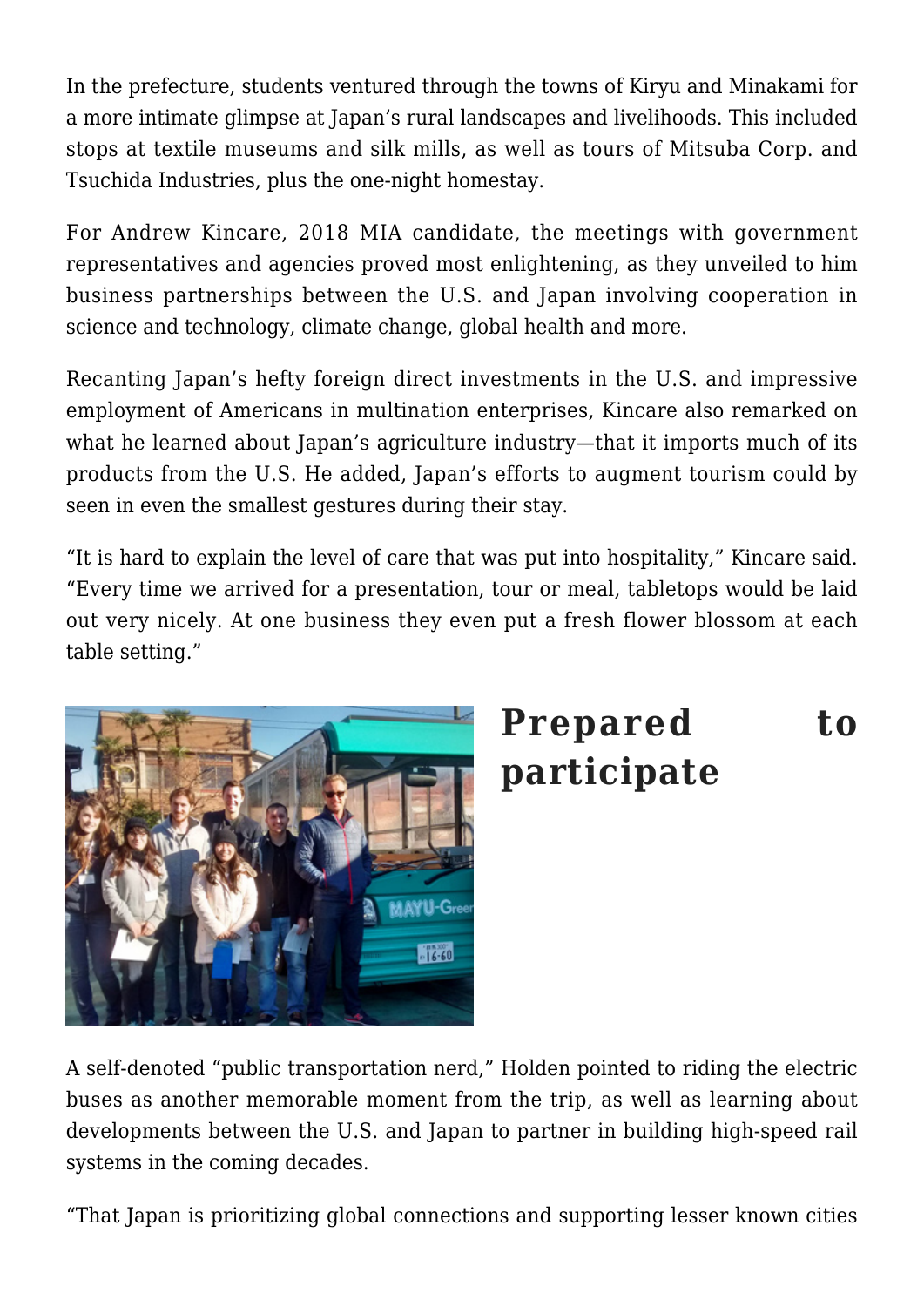through large investments is admirable," she expressed, noting her fall quarter class Globalization, the World System, and the Pacific primed her well to learn about this firsthand during the Kakehashi Project.

The timing of the trip, Ushida added, was idyllic, given the election of U.S. President Donald Trump and his opposition to the Trans-Pacific Partnership (TPP), a trade deal Japan views fondly.

"During the trip, we had the opportunity to speak with someone involved with the TPP negotiations," Holden said. "I felt privileged to hear a Japanese negotiator's perspective on the deal and future relations."

It's scenarios such as this that speak to the importance of immersion programs, said Aaron Crimmins, 2017 MIA candidate.

## **Experiences unmatched**



"The Kakehashi Project helped me to more thoroughly understand the nuances of Japanese culture that only a firsthand experience can give," Crimmins said. "Walking through the streets of Tokyo or hiking in the hills of Minakami inspired a greater appreciation for how people live, work and interact with their world than a classroom ever could. … Meeting with MOFA officials and staying with a family gave me new insight into how the Japanese government and citizens think about my country."

Moreover, Crimmins attested GPS's Japanese language program prepared him well to communicate with residents while in country—considering he "knew not